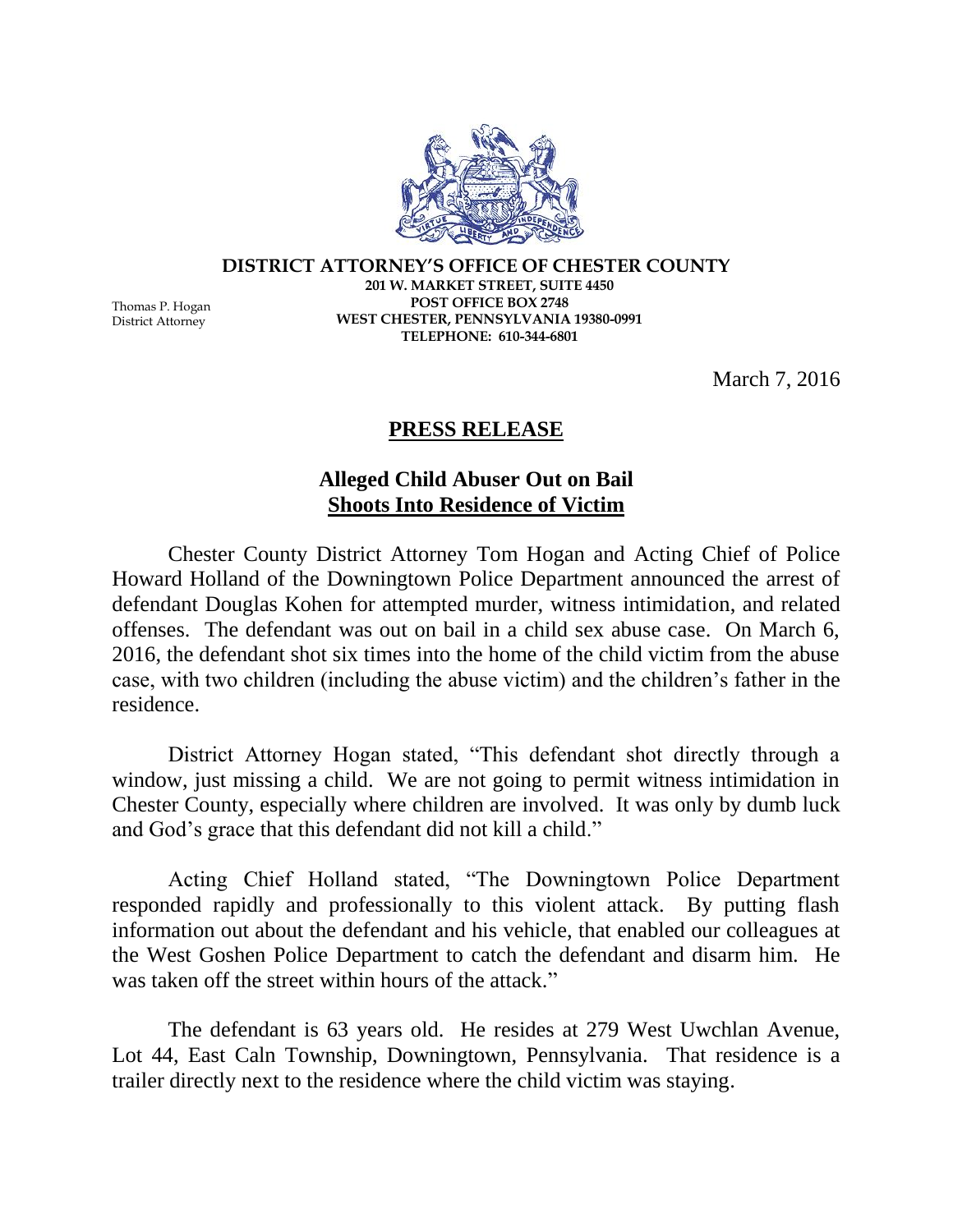The facts alleged in the complaint are as follows: $<sup>1</sup>$ </sup>

On January 7, 2016, the defendant was arrested and charged with corruption of minors, indecent assault, and related offenses for abusing a child under the age of 10. The preliminary hearing was scheduled to take place on March 9, 2016. The child victim is the daughter of the defendant's neighbor. The defendant was released after posting 10% of \$25,000 bail.

On March 6, 2016, three days before the scheduled preliminary hearing, the child victim was staying with her father in the residence adjoining the defendant's trailer. There was another child under the age of 10 in the residence as well.

At approximately 3:10 a.m. on March 6, the defendant approached the side window of the residence containing the child victim, another child, and the child victim's father. One of the children was on a couch next to the window.

The defendant fired six rounds from a .357 caliber revolver directly through the window. The father, who had been at the front of the trailer, grabbed the two children and crawled into the back of the trailer, calling 911.

The defendant fired all of the rounds available in his gun. The bullets went through the window, through the back wall of the residence, and into another residence containing two adults and three children. All of the children in both residences were badly frightened, but nobody was hit.

The defendant then fled in his car. Downingtown police officers put out flash information about the defendant. The defendant was apprehended in West Goshen Township, where he had flipped his car. The police recovered the defendant's gun from the vehicle. The gun contained six spent shell casings. The defendant was in possession of 36 more rounds of live ammunition.

The defendant is charged with attempted murder, witness intimidation, retaliation against a witness, and related crimes. Magisterial District Judge Thomas Tartaglio set bail at \$1,000,000 cash and the defendant was remanded to Chester County Prison.

District Attorney Hogan added, "These poor kids were scared to death. This defendant is going to face the full weight of the Chester County justice system."

 $\overline{a}$ 

<sup>&</sup>lt;sup>1</sup> A criminal defendant is presumed innocent until proven guilty in court.